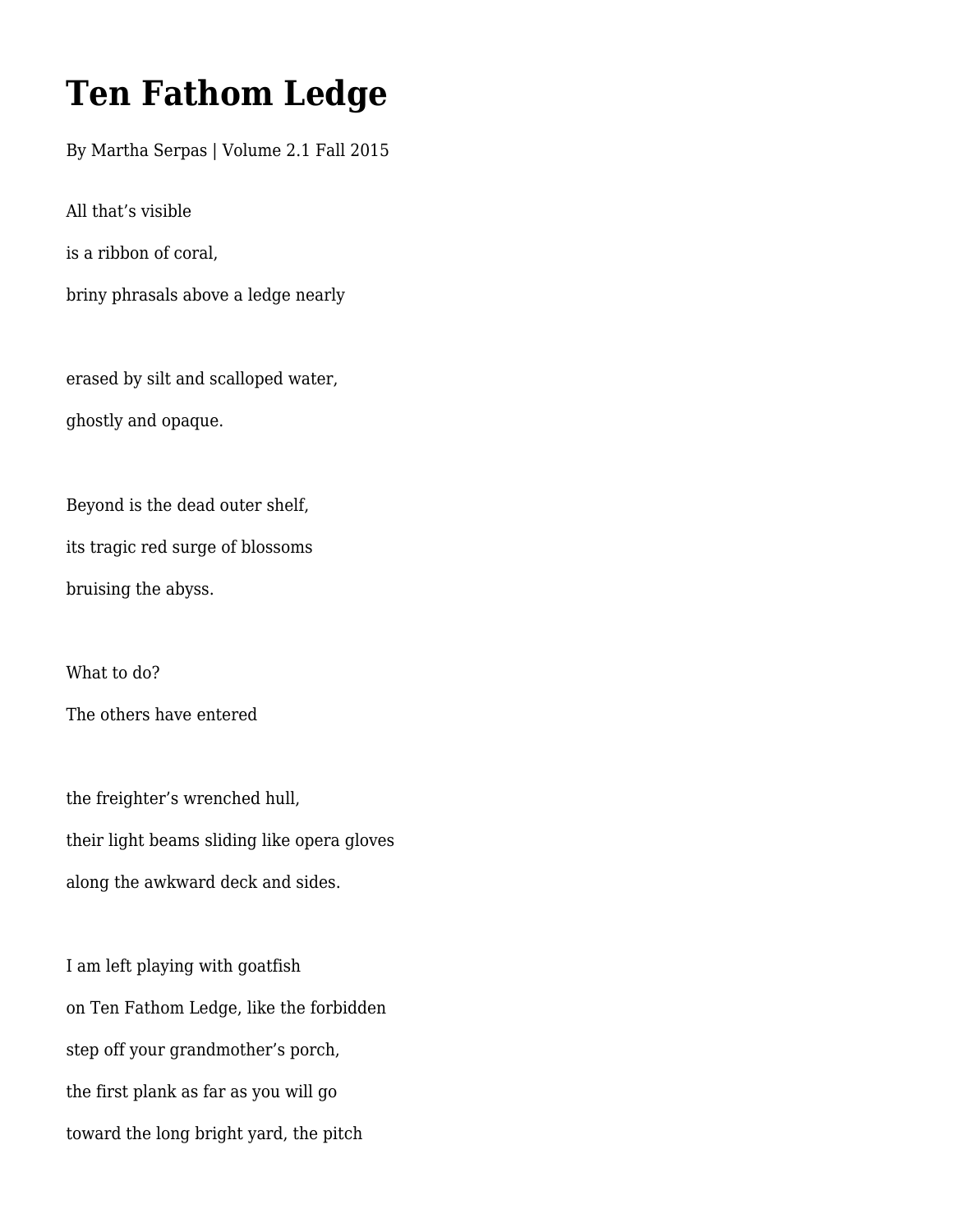of children rippling from a swing.

Why not be content with spadefish and nurse sharks, the confusion of gravity, the wise bezel that grasps all our time as bottom time? A gentle surge toward the wreck, lifts, pauses, then sloshes me right back on the ledge.

≈≈

Everything lasts forever: the jetties, sand, sky, pipers, even the pebbles of sea glass, cobalt, old as lace doilies. Others can walk down the beach toward thin shacks and driftwood shelters, toward haze and mist. I'll sit on an unclaimed log, which has drifted here, for now, and watch a midday sun crystal on the waves. Don't be fooled:

The Gulf is not a polished cruiser or a V-hull on the dock.

The Gulf is not a flatiron idling between sets of bowing waves.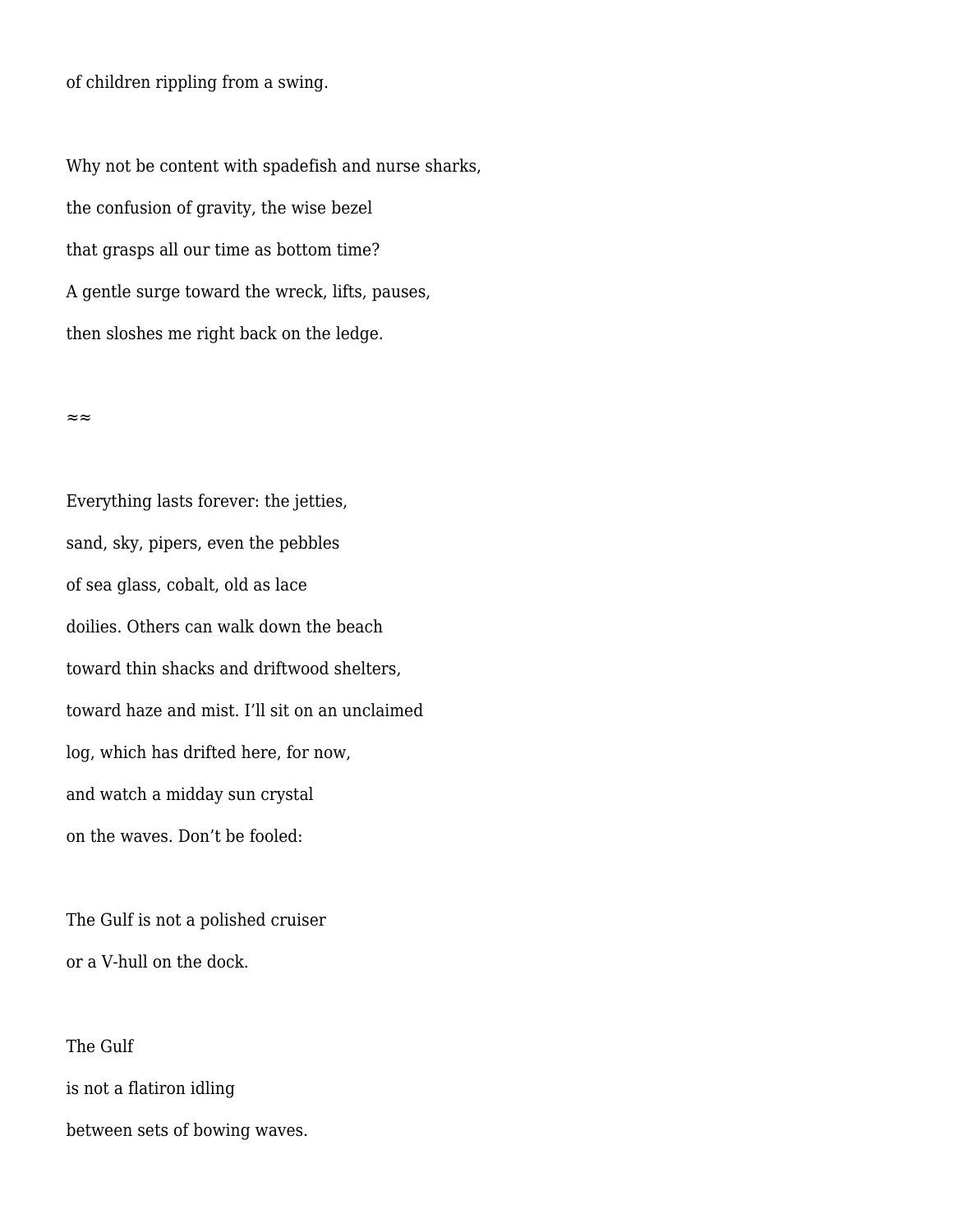Its striated water lifts itself inch by inch and closes in on the shore. It is alive,

playing its chords, humming its undertow.

You will be welcomed on your back as it slides its dress collar over your thighs, runs its breezes and tensions all over you. It will welcome your face floating down, closed eyes or open, breathing August's strong sweat. It will welcome you a thousand times. It wants you to practice sinking and feel how much you belong.

Others can walk the shore's silver brocade and pace back again.

Don't be fooled: The sky is complicit. There's no discerning compass here. The wings and water pull equally toward the beauty of transparence cirri, sea fans, music, love

and the pans and stirrups of pelicans